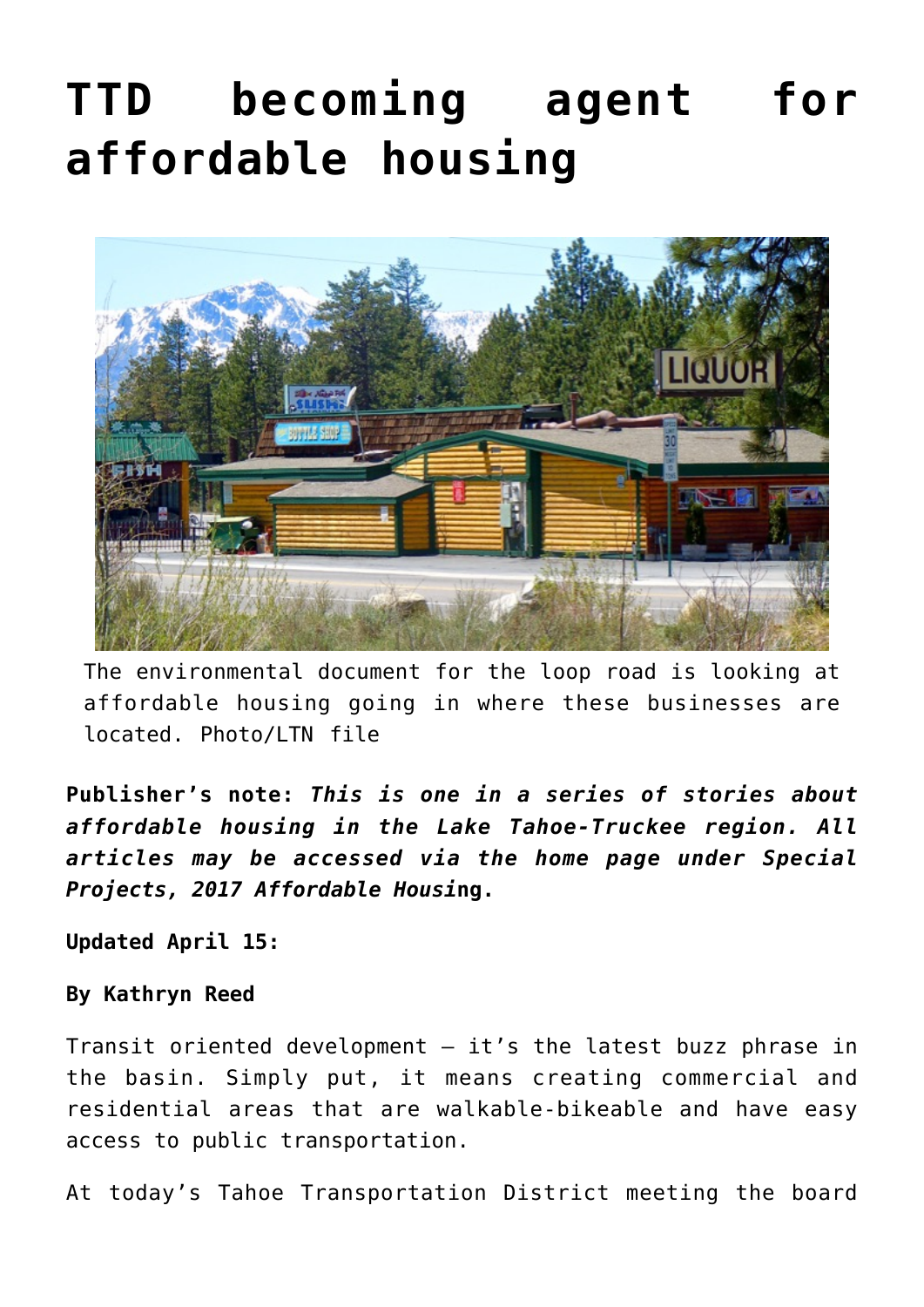will hear a presentation about how housing ties into the proposed loop road project.

The district has identified 78 residential units in South Lake Tahoe that would have to be leveled if and when Highway 50 is rerouted behind Harrah's and MontBleu. Fifty-five of those units fit the Tahoe Regional Planning Agency's definition of needing to be deed restricted based on low income criteria. Finding the right mix for the remaining 23 is still in the discussion phase.

TTD has pledged to not have any decrease in housing stock because of the highway project. The bi-state agency has also expressed interest in creating more housing than what it removes.



In the loop road's environmental document, which will be released this month, three locations were studied for where affordable housing could be located. Affordable in this case goes beyond the legal income based definition.

"When it comes to workforce housing, this is primary housing, and what supports and engages a transit system," Carl Hasty, TTD chief, told *Lake Tahoe News.* This would be multi-family housing – apartments, townhomes – no single family residences. And not second homes or vacation rentals.

Hasty has been contacted by three potential developers about affordable housing. But before those projects can be talked about in any seriousness, the highway project needs to have a preferred alternative and be green-lighted.

The three areas the environmental impact statement looked at include: the triangle area where the Naked Fish and Bottle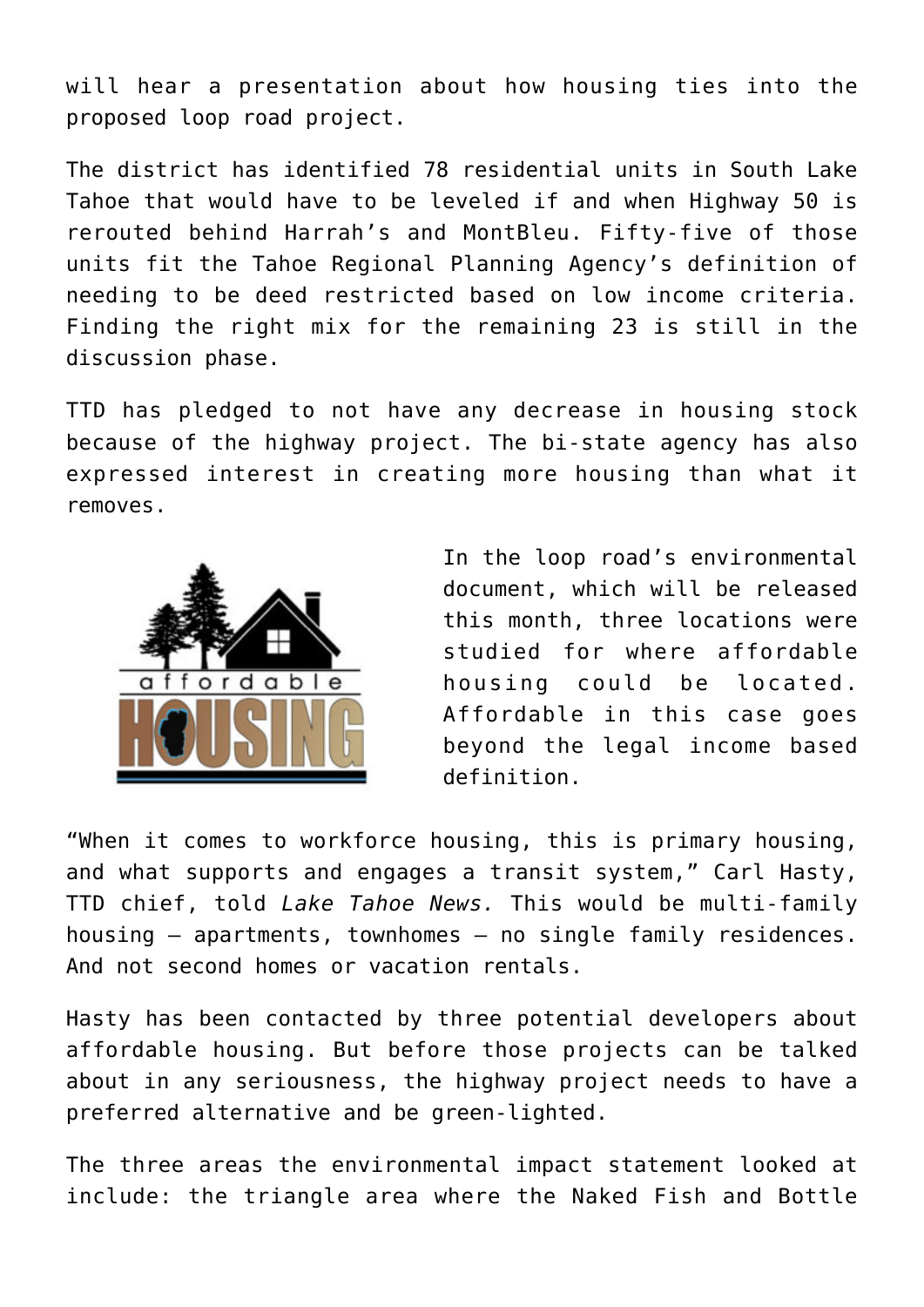Shop are located; directly across the street from there; and the strip of land behind Raley's at Stateline behind the center and paralleling what would be Highway 50.

This latter area has been talked about by Terry Hackett, the center's owner, as a potential location for senior housing. Parking could be underneath, with a couple floors of housing above it.

However, Mike McKeen who owns the Naked Fish-Powder House building told *Lake Tahoe News*, "Low income housing at our property will never happen. I would only be open to condos like the Zalanta project."

The environmental document is exploring density, commercial floor area constraints and other factors.

Hasty has received a letter of interest by a developer who would like to build 142 units on land that is being studied in the EIS.

"The concept they are suggesting to me is something that we should take a look at," Hasty said. "I first need a decision about (the highway) project."

TTD is working with other entities on the housing issue. With TRPA, the city and Douglas County, the plan is to send out a request for proposal seeking "an experienced person or firm to assist the group in addressing housing needs through eligible projects and act as a bridge between the public agencies and the private sector development community."

Tom Lotshaw, spokesman for Tahoe Regional Planning Agency, told *Lake Tahoe News*, "Major projects like the proposed Highway 50 project are one place where we can work together to make sure housing improvements are incorporated and a benefit of the final project. These types of transformative transportation projects are a great opportunity to improve not only our transportation system, but to incorporate elements